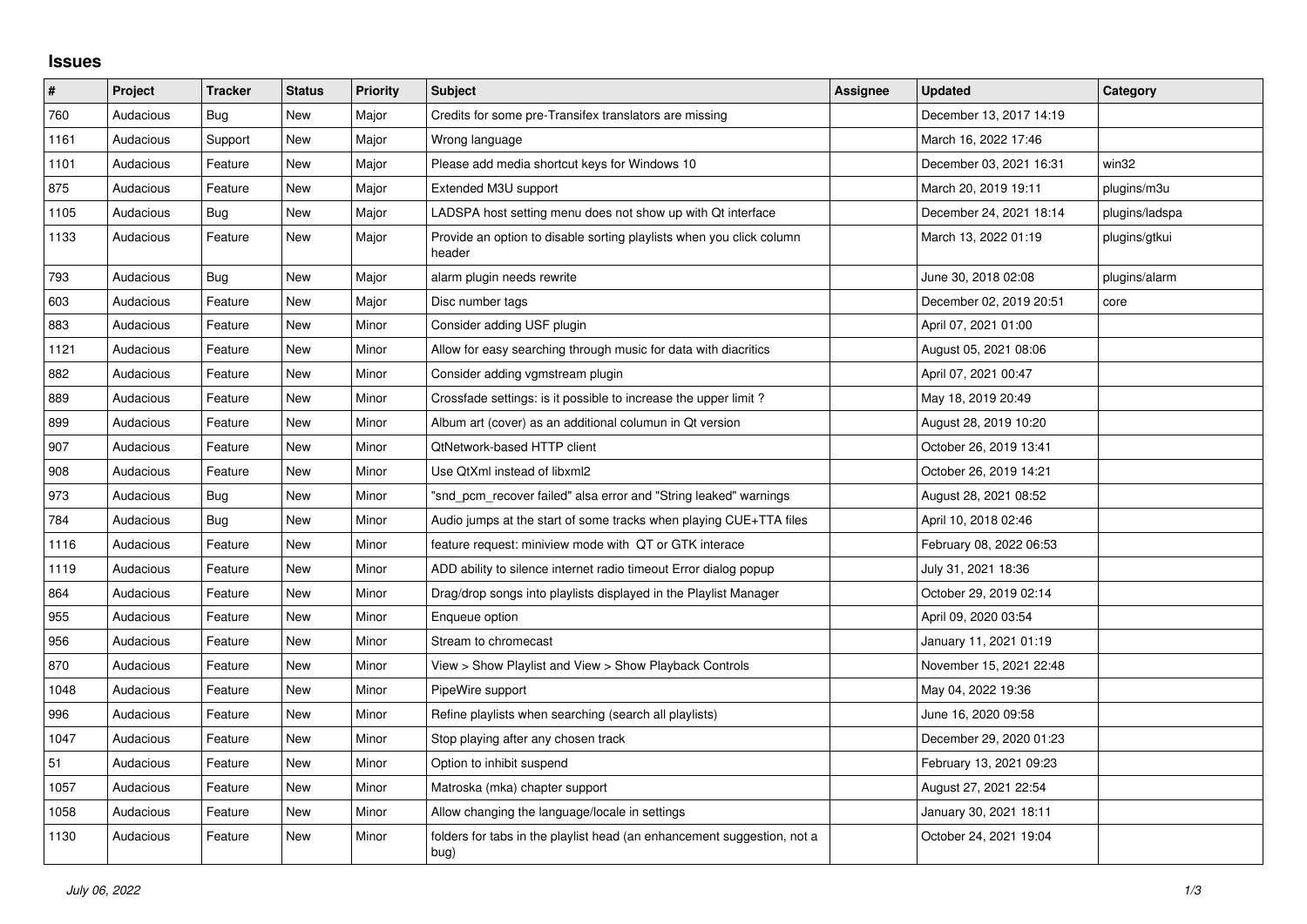| $\#$ | Project   | <b>Tracker</b> | <b>Status</b> | <b>Priority</b> | <b>Subject</b>                                                                                                                            | <b>Assignee</b> | <b>Updated</b>          | Category            |
|------|-----------|----------------|---------------|-----------------|-------------------------------------------------------------------------------------------------------------------------------------------|-----------------|-------------------------|---------------------|
| 1131 | Audacious | Feature        | New           | Minor           | Selection of songs via selection field/bar (as in Clementine)                                                                             |                 | October 31, 2021 12:41  |                     |
| 1011 | Audacious | Feature        | New           | Minor           | Visible separator of folders in the playlist                                                                                              |                 | July 18, 2020 16:10     |                     |
| 1134 | Audacious | Feature        | New           | Minor           | Web interface remote control                                                                                                              |                 | November 04, 2021 06:57 |                     |
| 1013 | Audacious | Feature        | New           | Minor           | Request re Album Art using music file metatag                                                                                             |                 | August 03, 2020 22:48   |                     |
| 1066 | Audacious | Feature        | New           | Minor           | Allow Equalizer window to be resized.                                                                                                     |                 | February 11, 2021 10:05 |                     |
| 1067 | Audacious | Feature        | New           | Minor           | Equalizer adjustments are coarse.                                                                                                         |                 | February 11, 2021 10:09 |                     |
| 1071 | Audacious | Feature        | New           | Minor           | Linkage could be improved for packagers.                                                                                                  |                 | March 31, 2021 00:32    |                     |
| 1145 | Audacious | Support        | New           | Minor           | I started to code, I need m-tags support for audacious to tag files<br>witthout tags, and all I need is a (link to a) good documentation* |                 | February 25, 2022 05:01 |                     |
| 196  | Audacious | Bug            | New           | Minor           | Wrong channel map when doing surround playback                                                                                            |                 | April 13, 2021 03:48    |                     |
| 1091 | Audacious | Feature        | New           | Minor           | Built-in lyrics support                                                                                                                   |                 | April 28, 2021 18:24    |                     |
| 1092 | Audacious | Feature        | New           | Minor           | Reread metadata on play option                                                                                                            |                 | April 30, 2021 03:35    |                     |
| 1148 | Audacious | Feature        | New           | Minor           | Save the dimensions of the open-file dialogue window                                                                                      |                 | January 18, 2022 14:43  |                     |
| 1151 | Audacious | Feature        | New           | Minor           | Load balance XSPF tracks with multiple location URIs                                                                                      |                 | January 28, 2022 19:10  |                     |
| 1093 | Audacious | Feature        | New           | Minor           | Make the Song Dialog (Qt) window wider by default                                                                                         |                 | May 17, 2021 15:36      |                     |
| 1095 | Audacious | Feature        | New           | Minor           | Ctrl + $Z$ / R to undo / redo changes to playlist                                                                                         |                 | May 07, 2021 18:42      |                     |
| 1096 | Audacious | Feature        | New           | Minor           | Calculate and show selection stats in the status bar                                                                                      |                 | May 10, 2021 03:06      |                     |
| 1097 | Audacious | Feature        | New           | Minor           | Replace the volume button with a horizontal scale                                                                                         |                 | May 17, 2021 00:21      |                     |
| 1099 | Audacious | Feature        | New           | Minor           | Per-track ReplayGain shouldn't be enabled by default                                                                                      |                 | May 09, 2021 13:41      |                     |
| 873  | Audacious | Feature        | New           | Minor           | Optionally make "previous track" restart current track                                                                                    |                 | June 08, 2021 22:55     |                     |
| 1154 | Audacious | Support        | New           | Minor           | Playlist column Headers                                                                                                                   |                 | March 06, 2022 16:06    |                     |
| 1160 | Audacious | Feature        | New           | Minor           | Ogg Opus support for streams                                                                                                              |                 | March 11, 2022 18:09    |                     |
| 1164 | Audacious | Support        | New           | Minor           | Wheel mouse on tray icon do not change volume / context windows do<br>not appear (with cover)                                             |                 | March 19, 2022 13:17    |                     |
| 1170 | Audacious | Feature        | New           | Minor           | Playback mode button                                                                                                                      |                 | April 22, 2022 16:01    |                     |
| 500  | Audacious | Feature        | New           | Minor           | fullscreen album art                                                                                                                      |                 | April 08, 2020 19:17    |                     |
| 924  | Audacious | Feature        | New           | Minor           | Option to replace playlist contents by drag and drop                                                                                      |                 | December 02, 2019 20:15 |                     |
| 918  | Audacious | Feature        | New           | Minor           | Replace libguess with libuchardet                                                                                                         |                 | November 19, 2019 05:50 |                     |
| 987  | Audacious | Feature        | New           | Minor           | Closing of Search Library tool by same method as opening it                                                                               |                 | May 13, 2020 00:15      |                     |
| 995  | Audacious | Feature        | New           | Minor           | Add star rating to songs                                                                                                                  |                 | June 16, 2020 09:56     |                     |
| 859  | Audacious | <b>Bug</b>     | New           | Minor           | .wsz skins cannot be used on Windows                                                                                                      |                 | January 01, 2020 02:48  | win32               |
| 975  | Audacious | <b>Bug</b>     | New           | Minor           | Segfault/leak on exit with streamtuner enabled                                                                                            | Ariadne Conill  | May 01, 2020 00:17      | plugins/streamtuner |
| 969  | Audacious | Feature        | New           | Minor           | streamtuner plugin: Please add column-sortability, or at least sort<br>alphabetically by 1st column                                       |                 | June 16, 2020 09:54     | plugins/streamtuner |